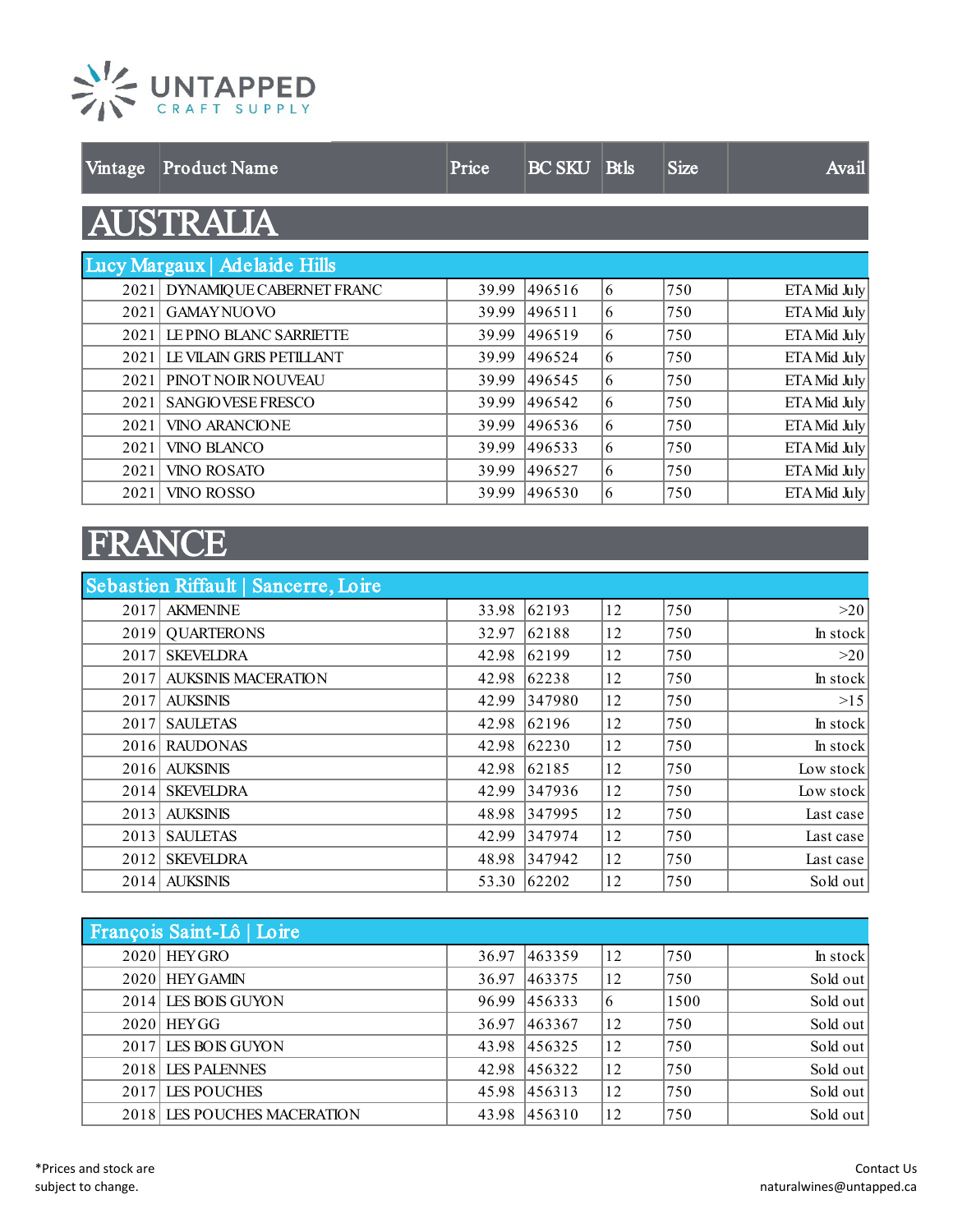| 2018 SAINT LO PET ROSE | 43.98 456296 | 12 | 750 | Sold out |
|------------------------|--------------|----|-----|----------|
| <b>FRANCE</b>          |              |    |     |          |

|           | Domaine la Bohème   Puy-de-Dôme, Auvergne |       |              |    |     |          |  |  |
|-----------|-------------------------------------------|-------|--------------|----|-----|----------|--|--|
| $2020$ J  |                                           |       | 35.96 405033 | 12 | 750 | $<$ 5    |  |  |
| $2019$ MG |                                           |       | 33.96 405007 | 12 | 750 | Sold out |  |  |
| 2019 R    |                                           | 33.96 | 405010       | 12 | 750 | Sold out |  |  |
|           | <b>NV FESTEIAR ROSE</b>                   |       | 32.96 404999 | 12 | 750 | Sold out |  |  |
|           | 2020 PIACAPOL                             |       | 32.96 405016 | 12 | 750 | Sold out |  |  |
| $2020$ M  |                                           | 32.96 | 405013       | 12 | 750 | Sold out |  |  |
|           | $2019$ MOL                                | 28.96 | 405004       | 12 | 750 | Sold out |  |  |
|           | 2018 SEIN POUR SEIN                       |       | 35.96 371399 | 12 | 750 | Sold out |  |  |

| Cuatro Manos   Loire       |       |              |    |      |           |
|----------------------------|-------|--------------|----|------|-----------|
| 2016 TONTON 2016           |       | 39.98 463560 | 16 | 1750 | Sold out  |
| 2019 TONTON 2019           |       | 35.98 463536 | 16 | 750  | Sold out  |
| 2017 LEPTIT NOUVEAU 2017   |       | 37.98 463557 | 16 | 750  | Last case |
| 2015 TONTON 2015           |       | 47.98 463503 | 16 | 1750 | Sold out  |
| 2019 LE P'TIT NOUVEAU 2019 | 69.99 | 463527       | 16 | 1500 | Sold out  |
| 2019 TONTON                | 74.98 | 463511       | 16 | 1500 | Sold out  |

| Domaine des Grottes   Loire Valley |              |    |      |          |
|------------------------------------|--------------|----|------|----------|
| 2018 FOND DE TERROIR               | 29.49 404812 | 12 | 1750 | >20      |
| 2020 SCIDERATION                   | 29.48 476526 | 12 | 1750 | In stock |
| NV LILIPULUMULULS                  | 29.48 461924 | 12 | 1750 | In stock |
| NVL L'ANTIDOTE                     | 16.99 W17770 | 16 | 1750 | In stock |

| La Lunotte   Couffy, Loire Valley |              |      |          |
|-----------------------------------|--------------|------|----------|
| $2020$ Les Rossingoux             | 28.95 400757 | 1750 | ln stock |
| 2020 Tandem                       | 28.95 400750 | 1750 | In stock |

| Nicolas Pavie   Beaujolais |              |    |      |           |
|----------------------------|--------------|----|------|-----------|
| $2018 100\%$ Grelinette    | 34.98 404877 | 12 | 750  | In stock  |
| 2018 Ballade en Grelinette | 38.98 404880 | 12 | 750  | In stock  |
| 2018 D'or et de Pierres    | 38.98 404883 | 12 | 750  | In stock  |
| $2019$ Enjoy the Silence   | 38.98 404892 | 12 | 750  | In stock  |
| $2017$ Impermanence        | 38.98 404886 | 12 | 750  | Low stock |
| 2018 La Grelinette Futee   | 38.98 404869 | 12 | 750  | In stock  |
| 2018 No Judgement Day      | 34.98 404861 | 12 | 1750 | Last case |

| Sebastien Morin   Beaujolais |              |              |      |          |
|------------------------------|--------------|--------------|------|----------|
| $2020$ Arcane                | 39.98 415797 |              | 1750 | >15      |
| 2020 Babouchka               | 39.95 415990 | $ 12\rangle$ | 1750 | Sold out |
| $2018$ L'entremetteuse       | 33.98 416004 |              | 750  | >15      |
| 2020 Paradoxe                | 39.95 415998 | 12           | 750  | Sold out |